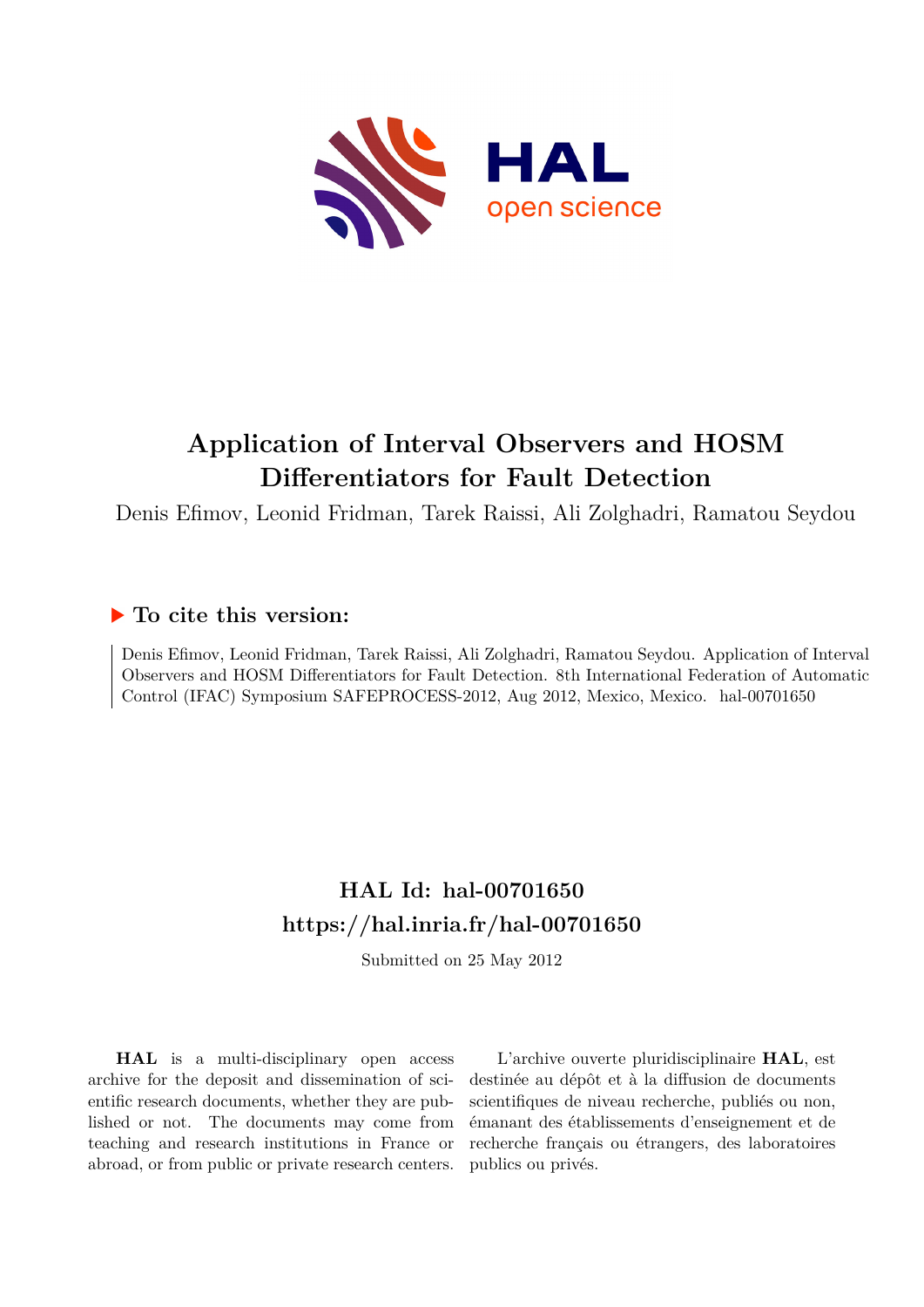### Application of Interval Observers and HOSM Differentiators for Fault Detection

Denis Efimov \* Leonid Fridman \*\* Tarek Raïssi \*\*\* Ali Zolghadri ∗∗∗∗ Ramatou Seydou ∗∗∗∗

<sup>∗</sup> Non-A project at INRIA - LNE, Parc Scientifique de la Haute Borne, 40 avenue Halley, Bt.A Park Plaza, 59650 Villeneuve d'Ascq, France (e-mail: Denis.Efimov@inria.fr) ∗∗ Dept. de Ingeniera de Control y Robtica, Facultad de Ingeniera UNAM, Edificio "Bernardo Quintana", Ciudad Universitaria D.F., Mxico (e-mail: lfridman@servidor.unam.mx) ∗∗∗ Conservatoire National des Arts et Mtiers (CNAM), Dpartement EASY, Cedric - laetitia 292, Rue St-Martin, 75141 Paris, France (e-mail: tarek.raissi@cnam.fr) ∗∗∗∗ University of Bordeaux, IMS-lab, Automatic control group, 351 cours de la libration, 33405 Talence, France (e-mail: {Ali.Zolghadri; Seydou.Ramatou}@ims-bordeaux.fr)

Abstract: This work is devoted to the design of interval observers for a class of Linear-Parameter-Varying (LPV) systems. Applying High Order Sliding Mode (HOSM) techniques it is possible to decrease the initial level of uncertainty in the system, which leads to improvement of set-membership estimates generated by an interval observer and enlarges the class of the estimated systems. Next, this approach is applied to fault detection by verifying the consistency between the output trajectory and its estimated domain. The efficiency of the proposed approach is demonstrated through computer simulations of an electromechanical system.

Keywords: Sliding-mode, interval estimation, fault detection and isolation.

#### 1. INTRODUCTION

Model-based fault diagnosis is a well established area of research (see Chen and Patton (1999) and Ding (2008) for a recent survey). The main idea of model-based fault detection and diagnosis is to check whether the behavior of the plant is consistent with its fault-free model. Appearance of a significant deviation from the nominal model behavior exposes the faults. Robustness of the diagnosis scheme is determined by its insensitivity to disturbances, measurement noises and model variations. The most modelbased approaches use estimation of some relevant internal or observed variables to produce fault-indicating residual signals.

A typical approach to generate an estimate for the internal variable consists in a state observer design. The problem of state estimation for nonlinear systems is very challenging and application important (Meurer et al. (2005); Fossen and Nijmeijer (1999); Besanon (2007)). A complete palette of solutions exists for linear systems. In the nonlinear case, the most solutions are based on representation of the estimated system in a canonical form (frequently, partially linear), then particular approaches are available. In general case the LPV equivalent representation of nonlinear systems was found useful (Marcos and Balas (2004); Shamma and Cloutier (1993); Tan (1997)). The basic idea is to replace the nonlinear complexity of the original system by an enlarged parametric variation in the LPV representation that may simplify the observer design. There are several

approaches to design observers for LPV systems (Bernard and Gouz (2004); Jaulin (2002); Kieffer and Walter (2004); Moisan et al. (2009)). Among them a promising framework for the fault detection consists in synthesis of interval observers (Bernard and Gouz (2004); Moisan et al. (2009)). That approach has been recently extended in Rassi et al. (2010) to nonlinear systems using LPV representations with known minorant and majorant matrices, and in Rassi et al. (2012) for observable nonlinear systems relaxing requirement on cooperativity (monotonicity) of the original system dynamics. The interval observers propagate the parameter uncertainty in the length of interval of the state estimation. The length of interval determines the estimation accuracy of the approach. This is why the uncertainty decreasing is very important for improvement of the interval (set-membership) estimation performance. That has a vital importance for fault detection, since in the set-membership estimation a fault presence is indicated if the measured output leaves its estimated interval domain. Therefore, the interval estimation accuracy directly affects on the minimal detectable amplitude of faults.

The HOSM techniques are very popular for design of observers for linear and nonlinear systems (Barbot et al. (2009); Bejarano and Pisano (2011); Moreno and Osorio  $(2008)$ : Efimov and Fridman  $(2011)$ : Shtessel *et al.*  $(2010)$ ). The sliding modes ensure a finite time of the estimation error convergence to zero and complete insensitivity to a matched uncertainty (Edwards and Spurgeon (1998);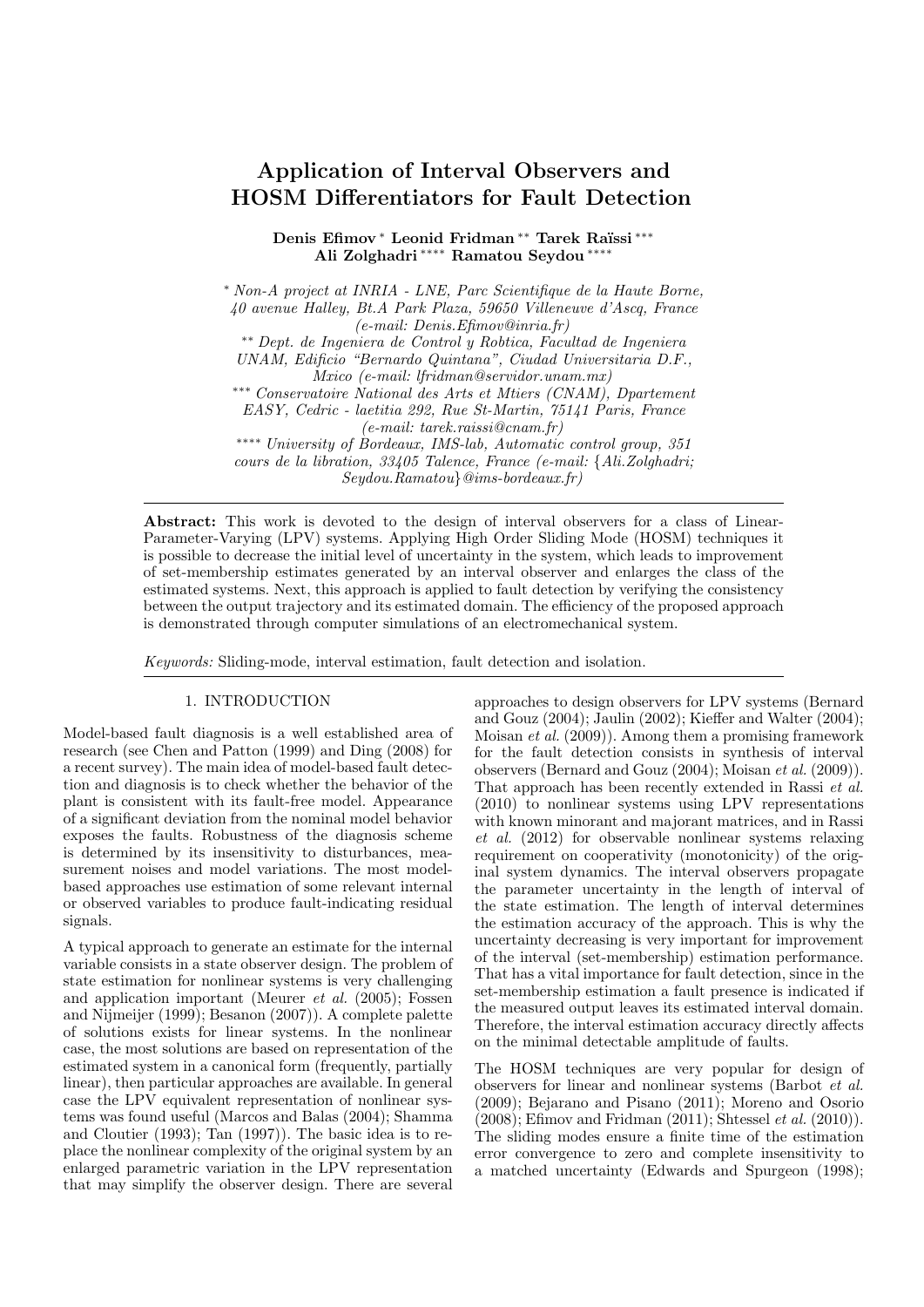Bartolini et al. (2008); Perruquetti and Barbot (2002)). Mainly these advances can be achieved under assumption that the systems is strongly observable or strongly detectable (Bejarano and Pisano (2011)). The sliding-mode techniques are also intensively used for fault detection (Efimov et al. (2011); Saif and Xiong (2003); Yan and Edwards (2007)).

Following Efimov et al. (2012), the objective of this work is to combine both approaches (the interval observers and the HOSM techniques) in order to improve accuracy of estimation achieved by the interval observers. Under a transformation of coordinates, an LPV system has a strongly observable subsystem. Applying HOSM differentiation approach it is possible to estimate the state and the state derivative for this subsystem, which can be further used for improved evaluation of the input and the parameter uncertainty in the rest part of the system. This combination leads to accuracy of the interval estimation improvement, which is a more accurate fault detection. Additionally a relaxation of some applicability constraints usual for interval estimation can be obtained.

The paper is organized as follows. The system of interest, the basic facts from the theories of LPV systems, interval estimation and HOSM techniques are given in Section 2. The interval observer structure and its stability conditions are described in Section 3. The fault detection problem followed by an examples of computer simulation is presented in Section 4.

#### 2. PRELIMINARIES

Euclidean norm for a vector  $x \in \mathbb{R}^n$  will be denoted as  $|x|$ , and for a measurable and locally essentially bounded input  $u : \mathbb{R}_+ \to \mathbb{R}$  ( $\mathbb{R}_+ = \{\tau \in \mathbb{R} : \tau \geq 0\}$ ) the symbol  $||u||_{[t_0,t_1]}$  denotes its  $L_{\infty}$  norm:

$$
||u||_{[t_0,t_1]} = ess \sup{ |u(t)|, t \in [t_0,t_1] } ,
$$

if  $t_1 = +\infty$  then we will simply write  $||u||$ . Denote by  $\mathcal{L}_{\infty}$  the set of all inputs u satisfying  $||u|| < \infty$ , and the sequence of integers  $1, ..., k$  by  $\overline{1, k}$ .

In this work we consider the following LPV representation of a nonlinear system:

$$
\begin{aligned} \dot{x} &= A(\theta(t))x + B(\theta(t))u(t), \\ y &= Cx, \ \psi(t) = y + v(t), \end{aligned} \tag{1}
$$

where  $x \in \mathbb{R}^n$ ,  $u \in \mathbb{R}^m$ ,  $y \in \mathbb{R}^p$ ,  $v \in \mathbb{R}^p$  are the state, the input, the output and the measurement noise of the system  $(1), \psi(t)$  is the signal available for on-line measurements;  $\hat{\theta} \in \Theta \subset \mathbb{R}^q$  is the scheduling parameter vector, the set  $\Theta$  is known; the matrix functions  $A : \Theta \to \mathbb{R}^{n \times n}$ and  $B : \Theta \to \mathbb{R}^{n \times m}$  are given. The instant values of  $u(t) \in \mathcal{L}_{\infty}, v(t) \in \mathcal{L}_{\infty}$  and  $\theta(t) \in \mathcal{L}_{\infty}$  are not known. Almost all existent approaches assume that the vector  $\theta$  is accessible for measurements, in the following this assumption is relaxed, and only the domain  $\Theta$  is given.

The fault presence can be modeled by the unknown input  $u(t)$  (if the estimates of this input differ from the nominal one, known for the designer, or these estimates exit the predefined nominal set of admissible values for  $u$ ) or by the vector of parameters  $\theta(t)$  (if it also leaves the known domain Θ, which has to lead to a mismatch between the estimated interval for  $y(t)$  and the real measurements  $\psi(t)$ ).

Assumption 1.  $||x|| \leq X$ ,  $||u|| \leq U$  and  $||v|| \leq V$ , the bounds  $X > 0$ ,  $U > 0$  and  $V > 0$  are given.

Boundedness of the state  $x$  and the inputs  $u, v$  is a standard assumption in the estimation and fault detection theories. Under Assumption 1 the signal  $\psi(t)$  is also bounded.

#### 2.1 HOSM differentiation

Taking the s-th time differentiable output  $y(t)$  of the system (1), its derivatives can be estimated by the HOSM differentiator from Levant (1998, 2003):

$$
\dot{q}_0 = \nu_0,\tag{2}
$$

$$
\nu_0 = -\lambda_0 |q_0 - \psi(t)|^{s/s+1} \text{sign}[q_0 - \psi(t)] + q_1;
$$
  
\n
$$
\dot{q}_i = \nu_i, \ i = \overline{1, s-1},
$$
  
\n
$$
\nu_i = -\lambda_i |q_i - \nu_{i-1}|^{s-i/s-i+1} \text{sign}[q_i - \nu_{i-1}] + q_{i+1};
$$
  
\n
$$
\dot{q}_s = -\lambda_s \text{sign}[q_s - \nu_{s-1}],
$$
\n(3)

where  $\lambda_k$ ,  $k = \overline{0,s}$  are positive parameters to be tuned.

Theorem 1. Levant (2003) Let  $y : \mathbb{R}_+ \to \mathbb{R}$  be s-th times continuously differentiable and  $v(t) \in \mathcal{L}_{\infty}$  in (1), then there exist  $0 \leq T < +\infty$  and some constants  $\mu_k > 0$ ,  $k = \overline{0, s}$  (dependent on  $\lambda_k, k = \overline{0, s}$  only) such that in (3) for all  $t > T$ :

$$
|q_k(t) - y^{(k)}(t)| \le \mu_k ||v||^{\frac{s-k+1}{s+1}}, \ k = \overline{0, s}.
$$

In particular, this result means that if  $v(t) \equiv 0$  for all  $t \geq 0$ , then the differentiator (3) ensures the exact estimation of derivatives in a finite time. In practice, to determine the time T one can analyze the measured error  $q_0(t)$  –  $y(t)$ , which should be identically zero (very close to zero up to the error of integration) for  $t \geq T$ . Application of HOSM differentiators for unknown input estimation and compensation in linear systems has been studied in Bejarano and Pisano (2011), an extension to nonlinear systems is presented in Efimov et al. (2011).

#### 2.2 Interval estimation

For two vectors  $x_1, x_2 \in \mathbb{R}^n$  or matrices  $A_1, A_2 \in \mathbb{R}^{n \times n}$ , the relations  $x_1 \leq x_2$  and  $A_1 \leq A_2$  are understood elementwise. Given a matrix  $A \in \mathbb{R}^{m \times n}$  or a vector  $x \in \mathbb{R}^n$ , define  $A^+ = \max\{0, A\}$ ,  $A^- = A^+ - A$  or  $x^+ = \max\{0, x\}, x^- = x^+ - x$  respectively.

Lemma 2. Let  $x \in \mathbb{R}^n$  be a vector variable,  $\underline{x} \leq x \leq \overline{x}$  for some  $\underline{x}, \overline{x} \in \mathbb{R}^n$ .

1) If  $A \in \mathbb{R}^{m \times n}$  is a constant matrix, then

$$
A^{+}\underline{x} - A^{-}\overline{x} \leq Ax \leq A^{+}\overline{x} - A^{-}\underline{x}.
$$
 (4)

2) If  $A \in \mathbb{R}^{m \times n}$  is a matrix variable,  $\underline{A} \leq A \leq \overline{A}$  for some  $\underline{A}, \overline{A} \in \mathbb{R}^{m \times n}$ , then

$$
\underline{A}^+ \underline{x}^+ - \overline{A}^+ \underline{x}^- - \underline{A}^- \overline{x}^+ + \overline{A}^- \overline{x}^-
$$
\n
$$
\leq Ax \leq \overline{A}^+ \overline{x}^+ - \underline{A}^+ \overline{x}^- - \overline{A}^- \underline{x}^+ + \underline{A}^- \underline{x}^-.
$$
\n(5)

A matrix  $A \in \mathbb{R}^{n \times n}$  is called Hurwitz if all its eigenvalues have negative real parts, it is called Metzler if all its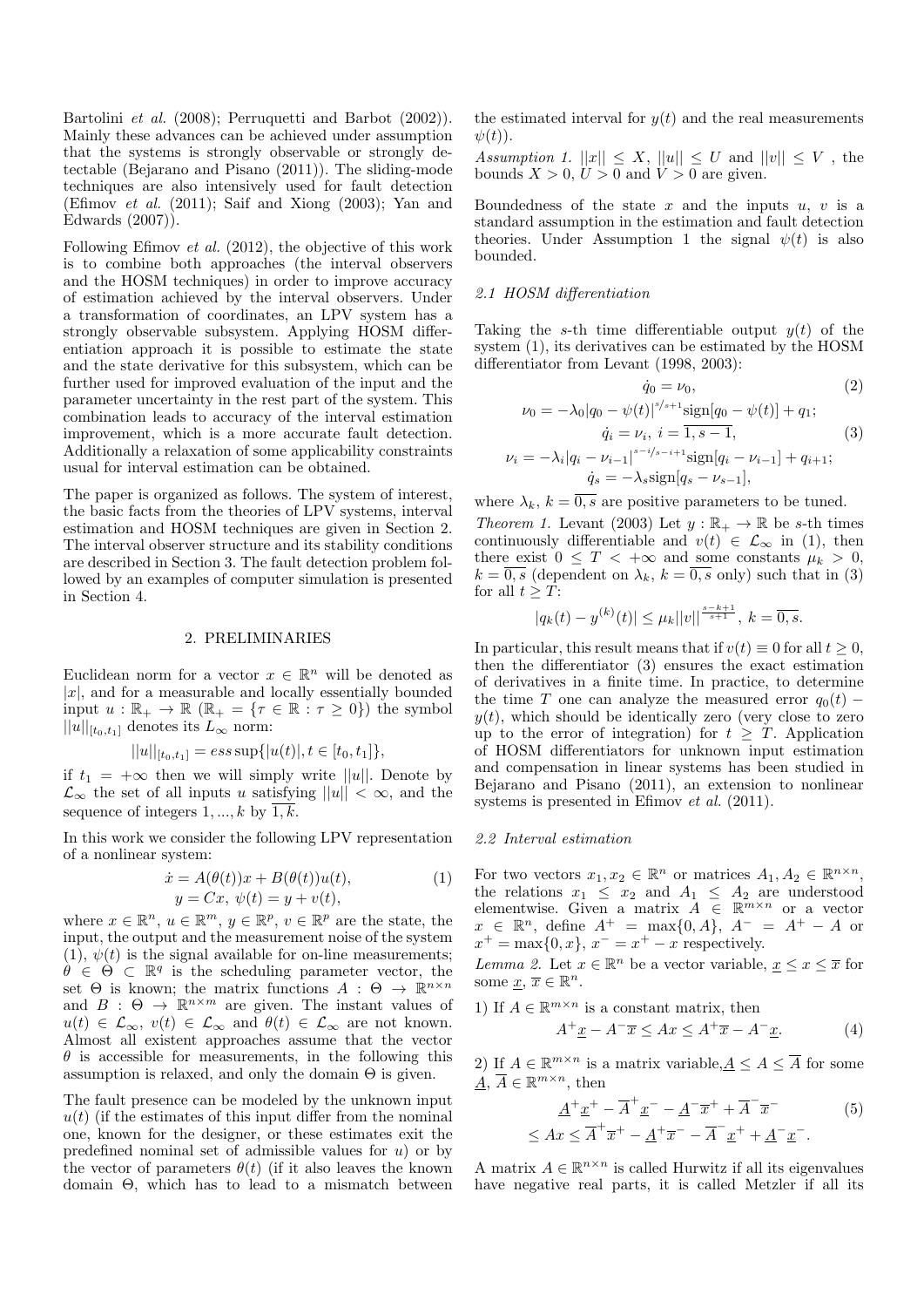elements outside the main diagonal are not negative. Any solution of the linear system

$$
\dot{x} = Ax + \omega(t), \ \omega : \mathbb{R}_+ \to \mathbb{R}_+^n,
$$

with  $x \in \mathbb{R}^n$  and a Metzler matrix A, is elementwise nonnegative for all  $t \geq 0$  provided that  $x(0) \geq 0$  (see Smith (1995)). Such dynamical systems are called cooperative (monotone).

#### 3. INTERVAL OBSERVER DESIGN

For brevity of presentation the case  $p = 1$  is considered only. We will need the following assumptions.

Assumption 2. For all  $\theta \in \Theta$ , there is an invertible matrix  $S(\theta) \in \mathbb{R}^{n \times n}$  such that the system (1) can be represented as follows:

$$
x = S(\theta) \begin{bmatrix} z_1 \\ z_2 \end{bmatrix}, y = c^{\mathrm{T}} z_1,
$$
  
\n
$$
\dim\{z_1\} = n_1, \ \dim\{z_2\} = n_2, n_1 + n_2 = n,
$$
  
\n
$$
\dot{z}_1 = A_0 z_1 + b_0 [a_{11}(\theta)^{\mathrm{T}} z_1 + a_{12}(\theta)^{\mathrm{T}} z_2]
$$
\n
$$
+ b_1(\theta)^{\mathrm{T}} u],
$$
\n(6)

 $\dot{z}_2 = A_{21}(\theta)z_1 + A_{22}(\theta)z_2 + B_2(\theta)u,$  (7)

where

$$
c = [1 \ 0...0]^{\mathrm{T}}, \ b_0 = [0...0 \ 1]^{\mathrm{T}},
$$

$$
A_0 = \begin{bmatrix} 0 & 1...0 & 0 \\ \vdots & \ddots & \vdots \\ 0 & 0...0 & 1 \\ 0 & 0...0 & 0 \end{bmatrix}
$$

is a canonical representation, the vector functions  $a_{11}(\theta)$ ,  $a_{12}(\theta)$ ,  $b_1(\theta)$  and the matrix functions  $A_{21}(\theta)$ ,  $A_{22}(\theta)$ ,  $B_2(\theta)$  have corresponding dimensions.

It is worth to stress that for  $n_1 = 1$  this assumption is always true (at least the output coordinate can be chosen in the vector  $z_1$ ).

Assumption 3. Let there exist a vector function  $f(\theta) \in$  $\mathbb{R}^{n_2}$  such that

$$
[A_{22}(\theta)z_2 + B_2(\theta)u] - f(\theta)[a_{12}(\theta)^{\mathrm{T}}z_2
$$
  
+ $b_1(\theta)^{\mathrm{T}}u] = \Delta_1 z_2 + \Delta_2(\theta)u$ 

for some Hurwitz matrix  $\Delta_1 \in \mathbb{R}^{n_2 \times n_2}$  and  $\Delta_2 : \Theta \to$  $\mathbb{R}^{n_2 \times m}$ .

Assumption 4. There exists a matrix  $P \in \mathbb{R}^{n_2 \times n_2}$  such that the matrix  $D = P^{-1} \Delta_1 P$  is Hurwitz and Metzler (H&M).

Assumption 2 states that there exists a transformation of coordinates, which represents the system (1) as a pair of interconnected subsystems (6) and (7). The subsystem (6) is strongly observable since it has the canonical representation c,  $A_0$ ,  $b_0$  (the conditions of existence of such a transformation for linear time-invariant systems are analyzed in Bejarano and Pisano (2011)). However, the system is not necessarily detectable (the dynamics of (1) could be non-minimum phase as in Shtessel *et al.*  $(2010)$  since there is no requirement on stability of the matrix function  $A_{22}(\theta)$ . This relaxation may be important for application of interval observer design method for estimation in uncertain non-minimum phase systems. Instead, Assumption 3 states that the matrix  $\Delta_1 = A_{22}(\theta) - f(\theta)a_{12}(\theta)^T$  is

Hurwitz (the matrix  $A_{22}(\theta)$  can be stabilized by an output feedback, or the pair of matrices  $(A_{22}(\theta), a_{12}(\theta)^T)$  is observable for all  $\theta \in \Theta$ ) and independent in  $\theta$ . Under mild conditions of the main result in Rassi et al. (2012), in this case there is a matrix  $P \in \mathbb{R}^{n_2 \times n_2}$  such that D is H&M, as it is stated in Assumption 4.

Under these assumptions it is proposed to use the differentiator (3) to estimate the state  $z_1$  and its derivative  $\dot{z}_1$ , then from (6) we get an improved estimate on the signal  $a_{12}(\theta)^{T}z_2 + b_1(\theta)^{T}u$ , which can be applied for design of an interval observer for the system (7) in the new coordinates  $r = P^{-1}z_2$ . Let us consider these steps consequently.

Under Assumption 2 the output  $y$  of the system  $(6)$  has  $n_1$  derivatives. Therefore according to Theorem 1 and Assumption 1, there exist parameters  $\lambda_k$ ,  $k = \overline{0, n_1}$  in (3) with  $s = n_1$  and  $T > 0$  such that for all  $t \geq T$ :

$$
|q_k(t) - y^{(k)}(t)| \le \mu_k V^{\frac{n_1 - k + 1}{n_1 + 1}}, \ k = \overline{0, n_1}
$$

for some constant  $\mu_k$ ,  $k = \overline{0, n_1}$ . Thus  $z_1(t) = \hat{z}_1(t) +$  $e_1(t)$  and  $\dot{z}_{1,n_1}(t) = q_{n_1}(t) + e_2(t)$  for all  $t \geq T$ , where  $\hat{z}_{1,i}(t) = q_{i-1}(t)$  and  $|e_{1,i}(t)| \leq \mu_{i-1} V^{\frac{n_1-i+2}{n_1+1}}$  for  $i = \overline{1,n_1}$ ,  $|e_2(t)| \leq \mu_{n_1} V^{\frac{1}{n_1+1}}$ . The variables  $\hat{z}_1$  and  $q_{n_1}$  are available for a designer, the errors  $e_1$  and  $e_2$  are upper bounded by some functions of  $V$ . Substitution of these variables into the last equation of (6) gives:

$$
q_{n_1} + e_2 = a_{11}(\theta)^{\mathrm{T}}[\hat{z}_1 + e_1] + a_{12}(\theta)^{\mathrm{T}} z_2 + b_1(\theta)^{\mathrm{T}} u,
$$

or equivalently

$$
a_{12}(\theta)^{T} z_2 + b_1(\theta)^{T} u = q_{n_1} + e_2 - a_{11}(\theta)^{T} [\hat{z}_1 + e_1].
$$

Substituting this equality in the differential equation (7) we obtain

$$
\dot{z}_2 = \Delta_1 z_2 + [A_{21}(\theta) - f(\theta)a_{11}(\theta)^T](\hat{z}_1)
$$
  
+e<sub>1</sub>) + f(\theta)(q<sub>n<sub>1</sub></sub> + e<sub>2</sub>) + \Delta<sub>2</sub>(\theta)u, (8)

which is a stable system according to Assumption 3.

Applying the transformation of coordinates  $r = P^{-1}z_2$ , the system (8) can be rewritten as follows

$$
\dot{r} = Dr + G_1(\theta)(\hat{z}_1 + e_1) +
$$
  
\n
$$
G_2(\theta)(q_{n_1} + e_2) + G_3(\theta)u,
$$
\n(9)

where  $G_1(\theta) = P^{-1}[A_{21}(\theta) - f(\theta)a_{11}(\theta)^T], G_2(\theta) =$  $P^{-1}f(\theta)$  and  $G_3(\theta) = P^{-1}\Delta_2(\theta)$ . The dynamics of (9) is cooperative and stable, and all uncertain functions or variables in the right hand side of (9) belong to an interval for  $\theta \in \Theta$ :

$$
G_j \le G_j(\theta) \le \overline{G_j}, \ j = \overline{1,3}; \ |u(t)| \le U;
$$
  

$$
|e_{1,i}(t)| \le \overline{e}_{1,i} = \mu_{i-1} V^{\frac{n_1 - i + 2}{n_1 + 1}}, \ i = \overline{1, n_1};
$$
  

$$
|e_2(t)| \le \overline{e}_2 = \mu_{n_1} V^{\frac{1}{n_1 + 1}}
$$

for all  $t \geq T$ , where the matrices  $G_j$ ,  $\overline{G_j}$ ,  $j = \overline{1,3}$  are known. Therefore the following interval observer can be synthesized for (9):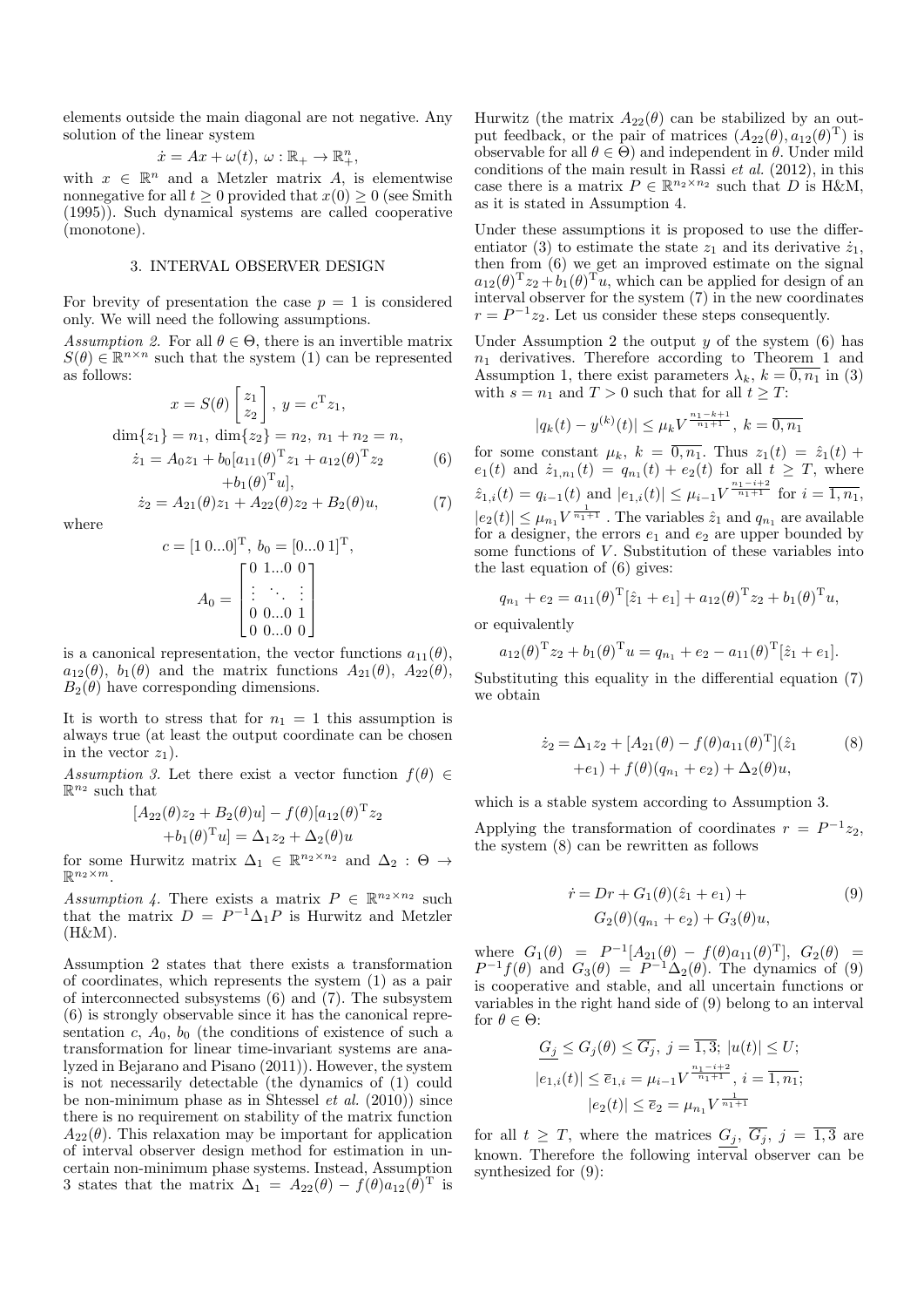$$
\dot{\overline{r}} = D\overline{r} + (\overline{G_1}^+ - \overline{G_1}^-)\hat{z}_1^+ + (\underline{G_1}^- - \underline{G_1}^+) \hat{z}_1^- +
$$
\n
$$
(\overline{G_1}^+ + \underline{G_1}^-)\overline{e}_1 + (\overline{G_2}^+ - \overline{G_2}^-)q_{n_1}^+ +
$$
\n
$$
(\underline{G_2}^- - \underline{G_2}^+)q_{n_1}^- + (\overline{G_2}^+ + \underline{G_2}^-)\overline{e}_2 +
$$
\n
$$
(\overline{G_3}^+ + \underline{G_3}^-)U,
$$
\n
$$
\dot{\underline{r}} = D\underline{r} + (\underline{G_1}^+ - \underline{G_1}^-)\hat{z}_1^+ + (\overline{G_1}^- - \overline{G_1}^+) \hat{z}_1^- -
$$
\n
$$
(\overline{G_1}^+ + \underline{G_1}^-)\overline{e}_1 + (\underline{G_2}^+ - \underline{G_2}^-)q_{n_1}^+ +
$$
\n
$$
(\overline{G_2}^- - \overline{G_2}^+)q_{n_1}^- - (\overline{G_2}^+ + \underline{G_2}^-)\overline{e}_2 -
$$
\n
$$
(\overline{G_3}^+ + \overline{G_3}^-)U,
$$

the properties  $(4)$ ,  $(5)$  have been used to calculate  $(10)$ , (11). Introducing the interval estimation errors  $\bar{\epsilon} = \bar{r} - r$ ,  $\underline{\epsilon} = r - \underline{r}$ , we obtain

 $\dot{\overline{\epsilon}} = D\overline{\epsilon} + \overline{\epsilon}, \ \dot{\underline{\epsilon}} = D\underline{\epsilon} + \underline{\epsilon},$ where  $\overline{\varepsilon} = (\overline{G_1}^+ - \overline{G_1}^-)\hat{z}_1^+ + (\underline{G_1}^- - \underline{G_1}^+) \hat{z}_1^- + (\overline{G_1}^+ + \overline{G_1}^-)$  $\underline{G_1}^-$ ) $\overline{e}_1 + (\overline{G_2}^+ - \overline{G_2}^-)q_{n_1}^+ + (\underline{G_2}^- - \underline{G_2}^+)q_{n_1}^- + (\overline{G_2}^+ +$  $\underline{G_2}^-$ ) $\overline{e}_2 + (\overline{G_3}^+ + \underline{G_3}^-)U - G_1(\theta)(\hat{z}_1 + e_1) - G_2(q_{n_1} + e_2) \overline{G_3}(\theta)u, \, \underline{\varepsilon} \, = \, G_1(\overline{\theta)}(\hat{z}_1 + e_1) + G_2(q_{n_1} + e_2) + G_3(\theta)u (\underline{G_1}^+ - \underline{G_1}^-) \hat{z}_1^+ - (\overline{G_1}^- - \overline{G_1}^+) \hat{z}_1^- + (\overline{G_1}^+ + \underline{G_1}^-) \overline{e}_1$  $(\underline{G_2}^+ - \underline{G_2}^-)q_{n_1}^+ + (\overline{G_2}^- - \overline{G_2}^+)q_{n_1}^- - (\overline{G_2}^+ + \underline{G_2}^-)\overline{e}_2 +$  $(\overline{G_3}^+$  +  $G_3^-)U$ . It is an arithmetic exercise to verify that under assumptions 1 and 2 (and the result of Theorem 1) the residual terms  $\bar{\varepsilon}$  and  $\varepsilon$  are elementwise positive and bounded. Then using the results of monotone system theory from Smith (1995) we prove that for all  $t > T$ 

$$
\underline{r}(t) \leq r(t) \leq \overline{r}(t)
$$

and the estimates  $r(t)$ ,  $\bar{r}(t)$  are bounded, provided that

$$
\underline{r}(T) \le r(T) \le \overline{r}(T). \tag{12}
$$

The former relation for the initial conditions can be easily satisfied since  $||x|| \leq X$  under Assumption 1. Using the property (4) we get for all  $t \geq T$ :

$$
\begin{aligned}\n\tilde{z}_2(t) &\leq z_2(t) = Pr(t) \leq \overline{z}_2(t), & (13) \\
\tilde{z}_2(t) &= P^+ \underline{r}(t) - P^- \overline{r}(t), \\
\overline{z}_2(t) &= P^+ \overline{r}(t) - P^- \underline{r}(t); \\
\tilde{z}_1(t) &\leq z_1(t) \leq \overline{z}_1(t), \\
\tilde{z}_1(t) &= \hat{z}_1(t) - \overline{e}_1, & \overline{z}_1(t) &= \hat{z}_1(t) + \overline{e}_1.\n\end{aligned}
$$

Defining  $\underline{z} = [\underline{z}_1^T \underline{z}_2^T]^T$ ,  $\overline{z} = [\overline{z}_1^T \overline{z}_2^T]^T$  and using (5) we finally formulate the interval estimates for the state  $x$ :

$$
\underline{x} = \underline{S}^+ \underline{z}^+ - \overline{S}^+ \underline{z}^- - \underline{S}^- \overline{z}^+ + \overline{S}^- \overline{z}^- \tag{14}
$$
\n
$$
\leq x - S(\theta) \leq \overline{S}^+ \overline{z}^+ - S^+ \overline{z}^- - \overline{S}^- \overline{z}^+ \end{math>
$$

$$
\leq x = S(\theta)z \leq \overline{S}^+\overline{z}^+ - \underline{S}^+\overline{z}^- - \overline{S}^-\underline{z}^+
$$
  
+
$$
\underline{S}^-\underline{z}^- = \overline{x},
$$

which is satisfied for all  $t \geq T$ . Thus the following theorem can be formulated.

Theorem 3. Let assumptions 1, 2, 3, 4 hold for the system (1). Then there exist the set of parameters  $\lambda_k$ ,  $k = 0, n_1$ in (3) and a constant  $T > 0$  such that for all  $t \geq T$  the interval estimate (14) is true, provided that the condition  $(12)$  is satisfied for  $(10)$ ,  $(11)$ .

Remark 4. The assumptions 3 and 4 can be replaced with the following one: there exists a vector function  $f(\theta) \in \mathbb{R}^{n_2}$ such that

$$
[A_{22}(\theta)z_2 + B_2(\theta)u] - f(\theta)[a_{12}(\theta)^T z_2+ b_1(\theta)^T u] = \Delta_1(\theta)z_2 + \Delta_2(\theta)u
$$

for some Hurwitz and Metzler matrix function  $\Delta_1 : \Theta \rightarrow$  $\mathbb{R}^{n_2 \times n_2}$  and some  $\Delta_2 : \Theta \to \mathbb{R}^{n_2 \times m}$ . Next, the result of Theorem 3 can be obtained using the same technique and an interval observer from the paper Rassi et al. (2010).

Implicitly the conditions of Theorem 3 means that the interval observer (10), (11) has to be activated for  $t >$  $T$  only. The time  $T$  can be detected on-line using the property:

$$
\sup_{t>T}|q_0(t)-\psi(t)|\leq \vartheta,
$$

where  $\vartheta > 0$  is a constant dependent on discretization step used for computation of (3) ( $\vartheta = 0$  under assumption that the differential equation (3) is solved without a computational error), see Levant (2003).

#### 4. FAULT DETECTION

In this section we consider the problem of fault detection for the case when the fault is modeled by the vector of scheduling parameters  $\theta(t)$ : this case corresponds to an internal fault and it is the most difficult case, but this approach can also be applied to actuators and sensors faults. Following assumption 1 let us assume that in the nominal mode  $\theta(t) \in \Theta$ , when the state interval estimation is ensured by Theorem 3. In a faulty mode the vector of scheduling parameters  $\theta(t)$  leaves the set  $\Theta$ , which may be detected by the interval consistency check for the measured output  $\psi$ .

A more complex case includes the parametric faults in the unobservable subsystem (the  $z_2$ -subsystem (7)). In this case the calculated estimates (13) can be compared with some  $\underline{z}_2^0$ ,  $\overline{z}_2^0$  available *a priori* from assumption 1 (the state of the system is bounded and under nominal operating conditions it belongs to a known domain). Then the residual can be defined as follows:

$$
d(t) = \begin{cases} 1 & \text{if } \underline{z}_2^0 > \overline{z}_2 \text{ or } \underline{z}_2 > \overline{z}_2^0, \\ 0 & \text{otherwise.} \end{cases}
$$

Let us demonstrate the advances of the HOSM technique application to interval observers in fault detection on the example of a motor driven pendulum. It is required to detect a fault in the motor subsystem, while the the pendulum deviations are available for measurements only. The model has the following form:

$$
\dot{x}_1 = x_2, \ y = x_1 + v(t), \n(ml^2 + J)\dot{x}_2 = -\rho(\theta)x_2 + \kappa(\theta)x_3 \n-mgl\sin(x_1) + d_1(t), \nL\dot{x}_3 = -Rx_3 - \lambda(\theta)x_2 + u(t) + d_2(t),
$$

where  $x_1$ ,  $x_2$  are the pendulum angle and its velocity respectively,  $x_3$  is the motor current,  $v$  is the measurement noise,  $d_1$  and  $d_2$  are state disturbances (unknown inputs with known bounds);  $m, l$  are the pendulum mass and length;  $q = 9.8$ ;  $\rho$  is an uncertain friction coefficient;  $\kappa$  is the motor torque constant;  $\lambda$  is the motor back constant; R, L are resistance and inductance of the motor. The nominal values and bounds used for simulation are as follows: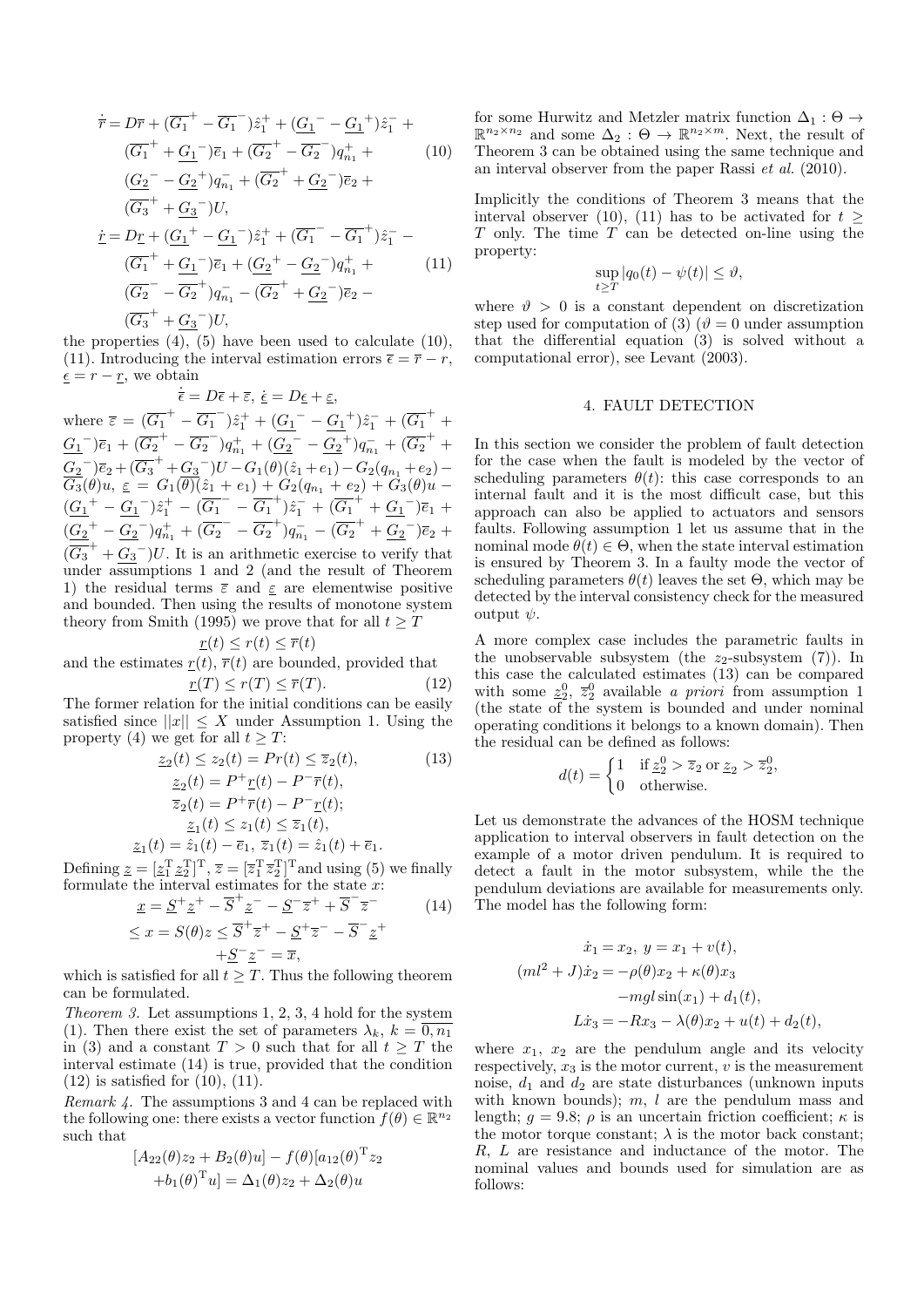

Fig. 1. The results of estimation and fault detection

$$
m = 0.5, l = 1, J = 0.5, 1 \le \rho = 1
$$
  
+0.5 sin( $x_1$ )<sup>2</sup>  $\le$  1.5, 1.5  $\le \kappa$   
= 2 + 0.5 tanh( $x_2$ )  $\le$  2.5, R = 0.5, L = 1,  
 $\lambda = 1$ ,  $d_1(t) = \sin(t)$ ,  $d_2(t) = 0.2 \cos(2t)$ ,  
 $v(t) = 0.05 \sin(15t)$ ,  $u(t) = 1$ .

For R, L and  $\lambda$  the admissible deviations are  $\pm 10\%$ . It is assumed that the fault appears at  $t_f = 10$  sec, when the value  $\lambda$  degrades in 10 times from the nominal. It is known that the current has to be in the interval [0, 3] under a healthy operating conditions.

To apply the developed approach we may differentiate twice the output to calculate the estimates of  $x_2$  and  $\dot{x}_2$ , then an evaluation of  $x_3$  is possible from the second equation. However, due to measurement noise  $v$  and disturbance  $d_1$  presence (as well as the severe parametric uncertainty) it is more reasonable to differentiate once the output and apply the observers (10), (11) to the  $x_3$ subsystem (i.e.  $r = x_3$  in this example). Next, the obtained in  $(13)$  estimates on the variable  $x_3$  can be compared with the values  $\underline{x}_3^0 = 0$  and  $\overline{x}_3^0 = 3$  in order to detect a fault presence in the motor dynamics.

The results of the system simulation and the curves  $x_3$ ,  $\underline{x}_3^0$ ,  $\overline{x}_3^0$ ,  $\underline{x}_3$  and  $\overline{x}_3$  are shown in Fig. 1. As we can see, in this example the motor current belongs to the desired domain all simulation time (thus even its measurement would not help us to detect the presence of the fault). But the interval estimates leave the predefined domain in a finite time  $t_d = 17.1$  sec, which implies a fault presence in the motor. The fault detection delay is originated by a serious parametric and signal uncertainty presented in the system.

#### 5. CONCLUSION

The paper is devoted to application of the interval observers and the HOSM differentiation to fault detection and estimation for LPV systems. The HOSM techniques allow us to improve the estimation accuracy of an interval observer designed for LPV systems, or enlarge the class of LPV systems having an interval observer. That leads to fault detection accuracy and reliability improvement.

#### REFERENCES

- Barbot, J.-P., D. Boutat and T. Floquet (2009). An observation algorithm for nonlinear systems with unknown inputs. Automatica 45, 1970–1974.
- Bartolini, G., Fridman, L., Pisano, A. and Usai, E., Eds. (2008). Modern Sliding Mode Control Theory: New Per-

spectives and Applications. Vol. 375 of Lecture Notes in Control and Information Sciences. Springer.

- Bejarano, F. and A. Pisano (2011). Switched observers for switched linear systems with unknown inputs. IEEE Trans. Automatic Control 56(3), 681–686.
- Bernard, O. and J.L. Gouz (2004). Closed loop observers bundle for uncertain biotechnological models. J. Process Control 14, 765–774.
- Besanon, G., Ed. (2007). Nonlinear Observers and Applications. Vol. 363 of Lecture Notes in Control and Information Sciences. Springer.
- Chen, J. and R.J. Patton (1999). Robust model-based fault diagnosis for dynamic systems. Kluwer Academic Publishers.
- Ding, S.X. (2008). Model-based Fault Diagnosis Techniques. Design Schemes, Algorithms, and Tools. Springer. Heidelberg, Berlin.
- Edwards, C. and S.K. Spurgeon (1998). Sliding mode control: theory and applications. Taylor & Francis.
- Efimov, D., A. Zolghadri and T. Rassi (2011). Actuators fault detection and compensation under feedback control. Automatica 47, 1699–1705.
- Efimov, D. and L. Fridman (2011). Global sliding-mode observer with adjusted gains for locally lipschitz systems. Automatica  $47(3)$ , 565–570.
- Efimov, D., L.M. Fridman, T. Raïssi, A. Zolghadri and R. Seydou (2012). Interval estimation for lpv systems applying high order sliding mode techniques. Automatica p. accepted.
- Fossen, T.I. and Nijmeijer, H., Eds. (1999). New Directions in Nonlinear Observer Design. Springer.
- Jaulin, L. (2002). Nonlinear bounded-error state estimation of continuous time systems. Automatica 38(2), 1079–1082.
- Kieffer, M. and E. Walter (2004). Guaranteed nonlinear state estimator for cooperative systems. Numerical Algorithms 37, 187–198.
- Levant, A. (1998). Robust exact differentiation via sliding mode technique. Automatica 34(3), 379–384.
- Levant, A. (2003). High-order sliding modes: differentiation and output-feedback control. Int. J. Control 76(9– 10), 924–941.
- Marcos, A. and J. Balas (2004). Development of linearparameter-varying models for aircraft. J. Guidance, Control, Dynamics.
- Meurer, T., Graichen, K. and Gilles, E.-D., Eds. (2005). Control and Observer Design for Nonlinear Finite and Infinite Dimensional Systems. Vol. 322 of Lecture Notes in Control and Information Sciences. Springer.
- Moisan, M., O. Bernard and J.L. Gouz (2009). Near optimal interval observers bundle for uncertain bioreactors. Automatica  $45(1)$ , 291-295.
- Moreno, J.A. and M. Osorio (2008). A lyapunov approach to second-order sliding mode controllers and observers. In: Proc. 47th IEEE Conference on Decision and Control. pp. 2856–2861.
- Perruquetti, W. and Barbot, J.P., Eds. (2002). Sliding mode control in engineering. Marcel Dekker.
- Rassi, T., D. Efimov and A. Zolghadri (2012). Interval state estimation for a class of nonlinear systems. IEEE Trans. Automatic Control  $57(1)$ , 260-265.
- Rassi, T., G. Videau and A. Zolghadri (2010). Interval observers design for consistency checks of nonlinear